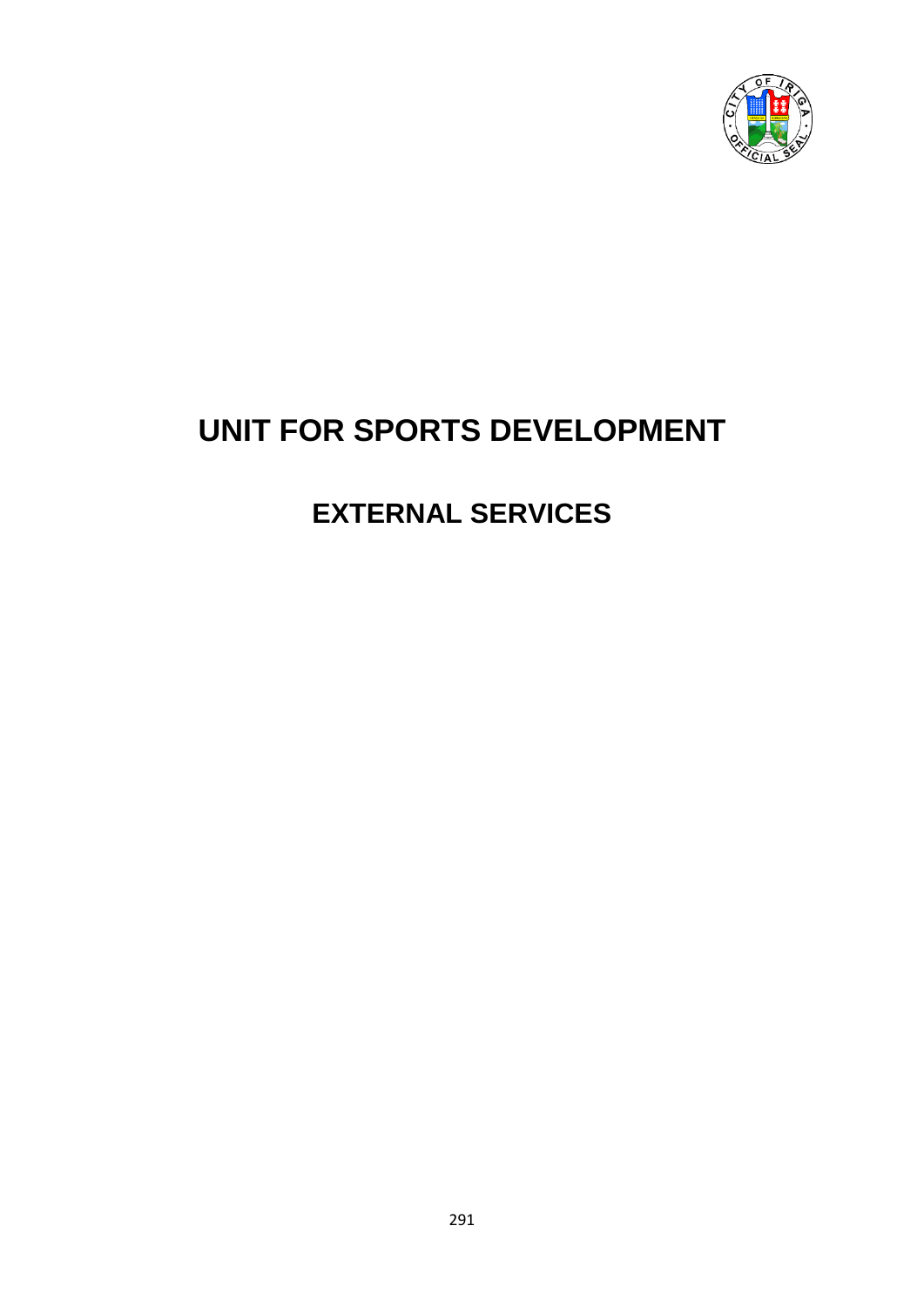

## **1. REQUEST FOR THE USE OF SPORTS EQUIPMENTS**

Safeguard and guarantee the availability of government properties for public use, abiding with legal terms and conditions for proper use and the guarantee of its safe return.

| <b>Office or Division:</b>                                                                              |                                                                                                               | Unit for Sports Development      |                                  |                                                               |
|---------------------------------------------------------------------------------------------------------|---------------------------------------------------------------------------------------------------------------|----------------------------------|----------------------------------|---------------------------------------------------------------|
| <b>Classification:</b>                                                                                  |                                                                                                               | Simple                           |                                  |                                                               |
| <b>Type of Transaction:</b>                                                                             |                                                                                                               | G2C - Government to Client       |                                  |                                                               |
| Who may avail:                                                                                          |                                                                                                               | All                              |                                  |                                                               |
| <b>CHECKLIST OF REQUIREMENTS</b>                                                                        |                                                                                                               | <b>WHERE TO SECURE</b>           |                                  |                                                               |
| 1. 3 copies of Request Letter                                                                           |                                                                                                               | <b>City Sports Office</b>        |                                  |                                                               |
| 2. Request form                                                                                         |                                                                                                               | City Mayor's Office              |                                  |                                                               |
| 3. Release and return form                                                                              |                                                                                                               |                                  |                                  |                                                               |
| <b>CLIENT STEPS</b>                                                                                     | <b>AGENCY ACTIONS</b>                                                                                         | <b>FEES TO</b><br><b>BE PAID</b> | <b>PROCESSING</b><br><b>TIME</b> | <b>PERSON</b><br><b>RESPONSIBLE</b>                           |
| 1. Submit the<br>Letter of Request<br>at the City<br>Mayor's Office<br>and logbook in<br>client logbook | 1. Receive the Letter<br>of Request<br>1.1 Record in the<br>logbook                                           | <b>None</b>                      | 2 minutes<br>3 minutes           | Administrative<br>Aide I<br>(City Sports<br>Office)           |
| 2. Fill up the<br>request form and<br>submit for<br>evaluation                                          | 2. Evaluate the<br>request form<br>2.1 Verify the<br>availability of the<br>requested<br>materials/equipments | None<br>None                     | 10 minutes<br>15 minutes         | Administrative<br>Aide I<br>(City Sports<br>Office)           |
| 3. Wait for the<br>approval and<br>release of the<br>request                                            | 3. Approval of the<br>request<br>3.1 Issue the copy of<br>the approved request                                | None<br>None                     | 5 minutes<br>25 minutes          | Officer in Charge<br><b>Sports</b><br>(City Sports<br>Office) |
|                                                                                                         | <b>TOTAL</b>                                                                                                  | None                             | 30 Minutes                       |                                                               |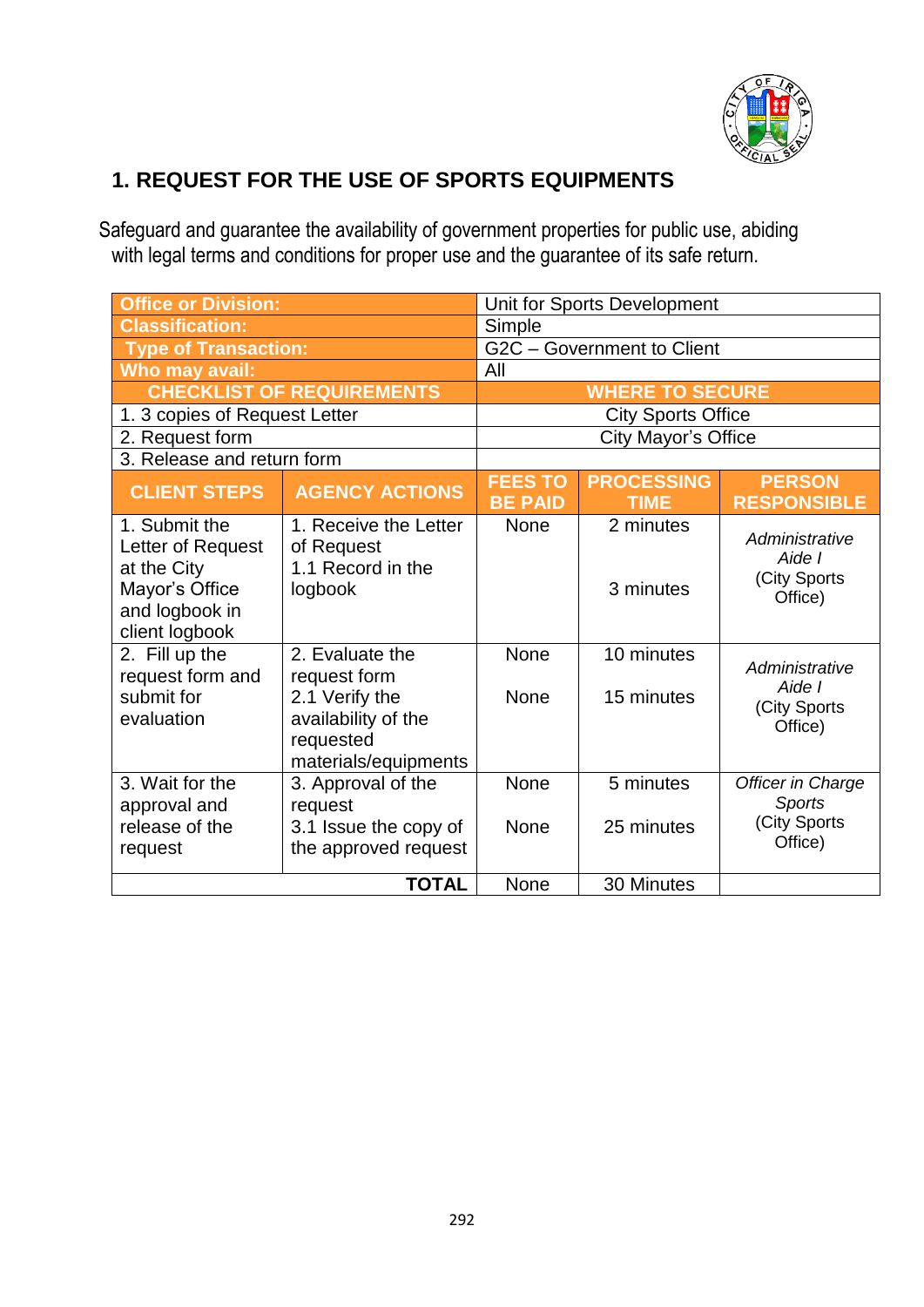

## **2. SUBMISSION OF SPORTS EVENT PROPOSAL**

The submission of Sports Event Proposal is to avoid unnecessary and unofficial accommodation of sports event proposal. Proper screening and validation process must be secure by the proponent to ensure effectiveness and legitimacy of the proposed event.

| <b>Office or Division:</b>                                                                              |                                                                                                                                                                                                     | Unit for Sports Development                          |                                   |                                                       |  |
|---------------------------------------------------------------------------------------------------------|-----------------------------------------------------------------------------------------------------------------------------------------------------------------------------------------------------|------------------------------------------------------|-----------------------------------|-------------------------------------------------------|--|
| <b>Classification:</b>                                                                                  |                                                                                                                                                                                                     | Complex                                              |                                   |                                                       |  |
| <b>Type of Transaction:</b>                                                                             |                                                                                                                                                                                                     | G2C - Government to Client                           |                                   |                                                       |  |
| Who may avail:                                                                                          |                                                                                                                                                                                                     | All                                                  |                                   |                                                       |  |
| <b>CHECKLIST OF REQUIREMENTS</b>                                                                        |                                                                                                                                                                                                     | <b>WHERE TO SECURE</b>                               |                                   |                                                       |  |
| 1. Proposal Letter address to the City                                                                  |                                                                                                                                                                                                     |                                                      | Sports Office/City Mayor's Office |                                                       |  |
| Mayor                                                                                                   |                                                                                                                                                                                                     |                                                      |                                   |                                                       |  |
| 2. Program/Event Design                                                                                 |                                                                                                                                                                                                     | <b>Sports Office</b>                                 |                                   |                                                       |  |
| 3. Budgetary Requirements                                                                               |                                                                                                                                                                                                     |                                                      |                                   |                                                       |  |
|                                                                                                         | <b>AGENCY</b>                                                                                                                                                                                       | <b>FEES TO</b><br><b>PERSON</b><br><b>PROCESSING</b> |                                   |                                                       |  |
| <b>CLIENT STEPS</b>                                                                                     | <b>ACTIONS</b>                                                                                                                                                                                      | <b>BE PAID</b>                                       | <b>TIME</b>                       | <b>RESPONSIBLE</b>                                    |  |
| 1. Log in the client's<br>logbook and submit<br>the proposal letter to<br>the office receiving<br>clerk | 1. Give the<br>logbook to the<br>client<br>1.1 Receive the<br>proposal letter                                                                                                                       | None                                                 | 2 minutes                         | Administrative<br>Aide I<br>(City Sports<br>Office)   |  |
| 2. Undergo an<br>interview about the<br>proposal                                                        | 2. Conduct<br>interview to verify<br>and validate the<br>proposal<br>preliminary                                                                                                                    | None                                                 | 1 hour                            | Administrative<br>Aide III<br>(City Sports<br>Office) |  |
| 3. Arrange meeting<br>with the City Mayor<br>and the Sports Office                                      | 2.1 Schedule for<br>meetings with the<br>City Mayor and<br>the organizer.                                                                                                                           | None                                                 | 5 minutes                         | Officer in Charge<br>(City Sports<br>Office)          |  |
| 4. Attend meeting for<br>the finalization of<br>details                                                 | 3. If approved by<br>the City Mayor,<br>OIC-Sports,<br>Program and<br><b>Events</b><br>Coordinator,<br>Proponent will<br>meet for<br>planning,<br>budgeting,<br>coordination and<br>finalization of | None                                                 | 3 hours                           | Officer in Charge<br>(City Sports<br>Office)          |  |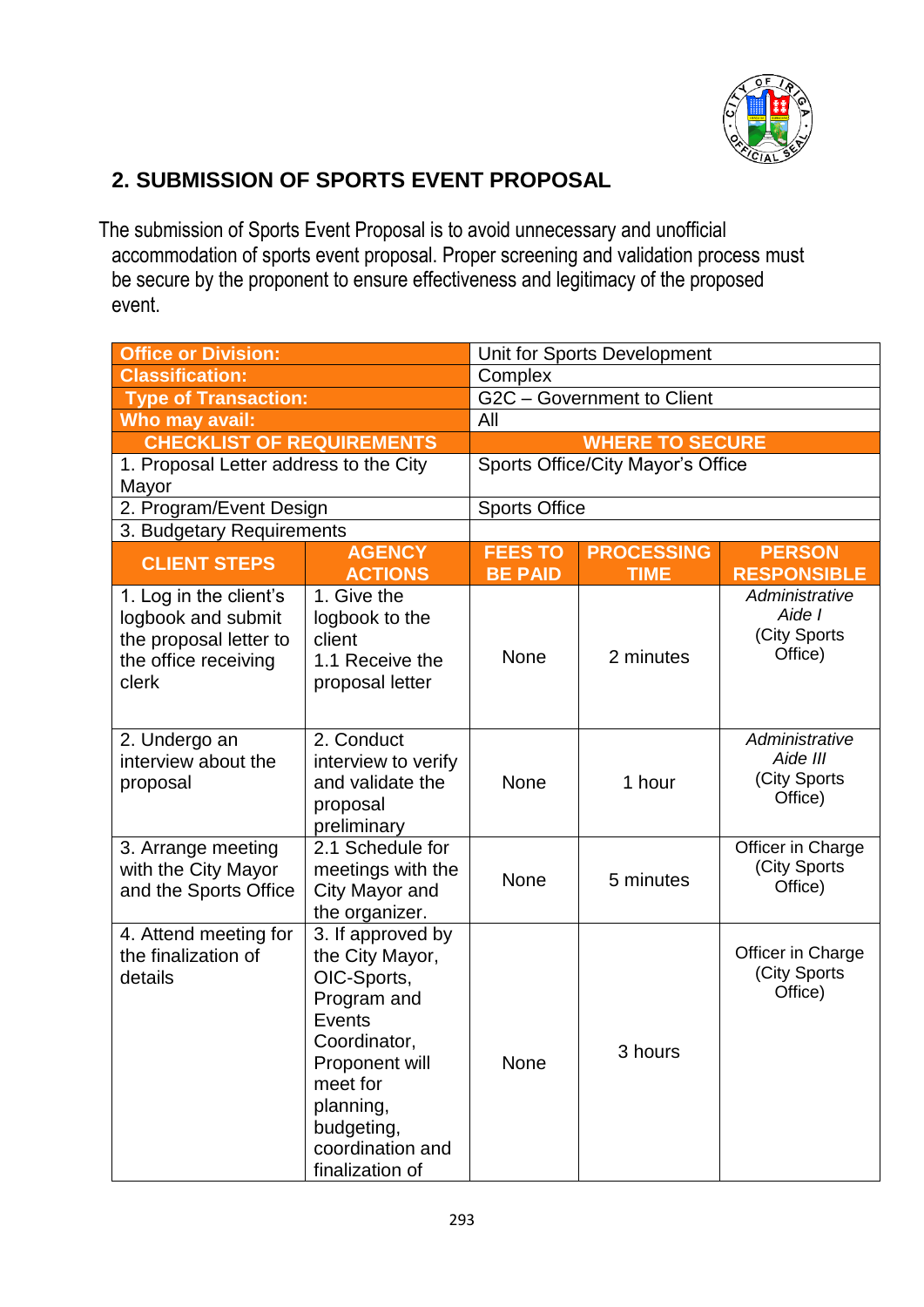

| details of the<br>event |              |             |                                         |  |
|-------------------------|--------------|-------------|-----------------------------------------|--|
|                         | <b>TOTAL</b> | <b>None</b> | 3 Days, 9<br>Hours, 8<br><b>Minutes</b> |  |